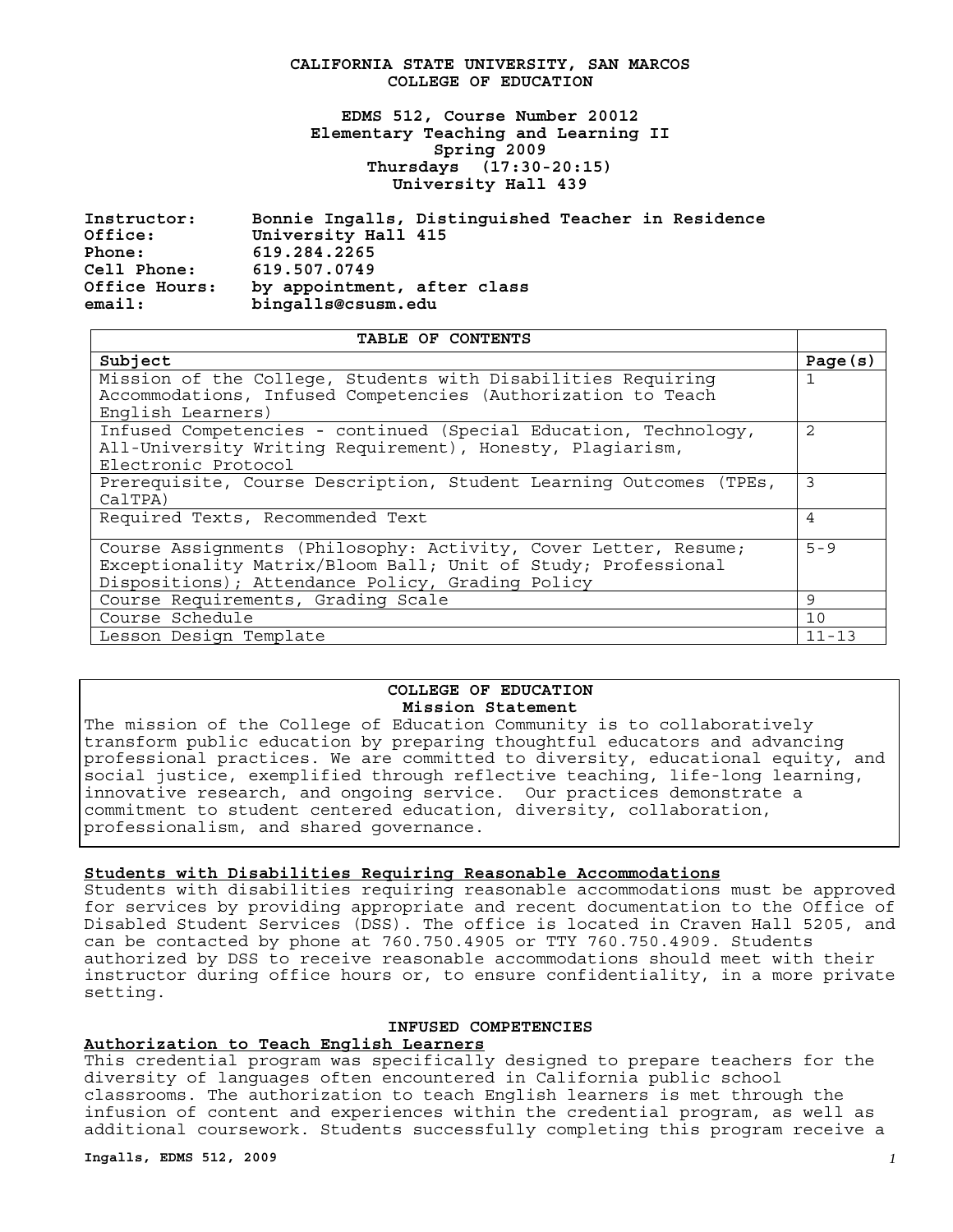credential with authorization to teach English learners. *(Approved by CCTC in SB 2042, Program Standards, August, '02.)* 

#### **Special Education**

Consistent with the intent to offer a seamless teaching credential in the College of Education, this course demonstrates the collaborative infusion of special education competencies reflecting inclusive educational practices.

#### **Technology**

This course infuses technology competencies to prepare candidates to use technology, emphasizing use in both teaching practice and student learning.

#### **All University Writing Requirement**

Writing requirements for this class will be met as described in the assignments. Every course at the university, including this one, must have a writing requirement of at least 2500 words.

#### **HONESTY, PLAGERISM, ELECTRONIC PROTOCOL**

#### **CSUSM Academic Honesty Policy**

''Students will be expected to adhere to standards of academic honesty and integrity, as outlined in the Student Academic Honesty Policy. All written work and oral presentation assignments must be original work. All ideas or materials borrowed from other sources must have appropriate references to the original sources. Any quoted material should give credit to the source and be punctuated with quotation marks.

Students are responsible for honest completion of their work including examinations. There will be no tolerance for infractions. If you believe there has been an infraction by someone in the class, please bring it to the instructor's attention. The instructor reserves the right to discipline any student for academic dishonesty in accordance with the general rules and regulations of the university. Disciplinary action may include the lowering of grades and/or the assignment of a failing grade for an exam, assignment, or the class as a whole.''

Incidents of Academic Dishonesty will be reported to the Dean of Students. Sanctions at the University level may include suspension or expulsion from the University.

#### **Plagiarism**

As an educator, it is expected that each student will do his/her own work, and contribute equally to group projects and processes. Plagiarism or cheating is unacceptable under any circumstances. If you are in doubt about whether your work is paraphrased or plagiarized see the Plagiarism Prevention for Students website http://library.csusm.edu/plagiarism/index.html. If there are questions about academic honesty, please consult the University catalog.

#### **Electronic Communication Protocol**

Electronic correspondence is a part of professional interactions. If you need to contact me, e-mail is often the easiest way to do so at bingalls@csusm.edu. Please be reminded that e-mail and on-line discussions are a very specific form of communication, with their own nuances and etiquette. For instance, electronic messages sent in all upper case (or lower case) letters, major typos, or slang, often communicate more than the sender originally intended. With that said, please be mindful of all e-mail and on-line discussion messages you send to your colleagues, to faculty members in the College of Education, or to persons within the greater educational community. All electronic messages should be crafted with professionalism and care. Things to consider:

• Would I say in person what this electronic message specifically says?

- How could this message be misconstrued?
- Does this message represent my highest self?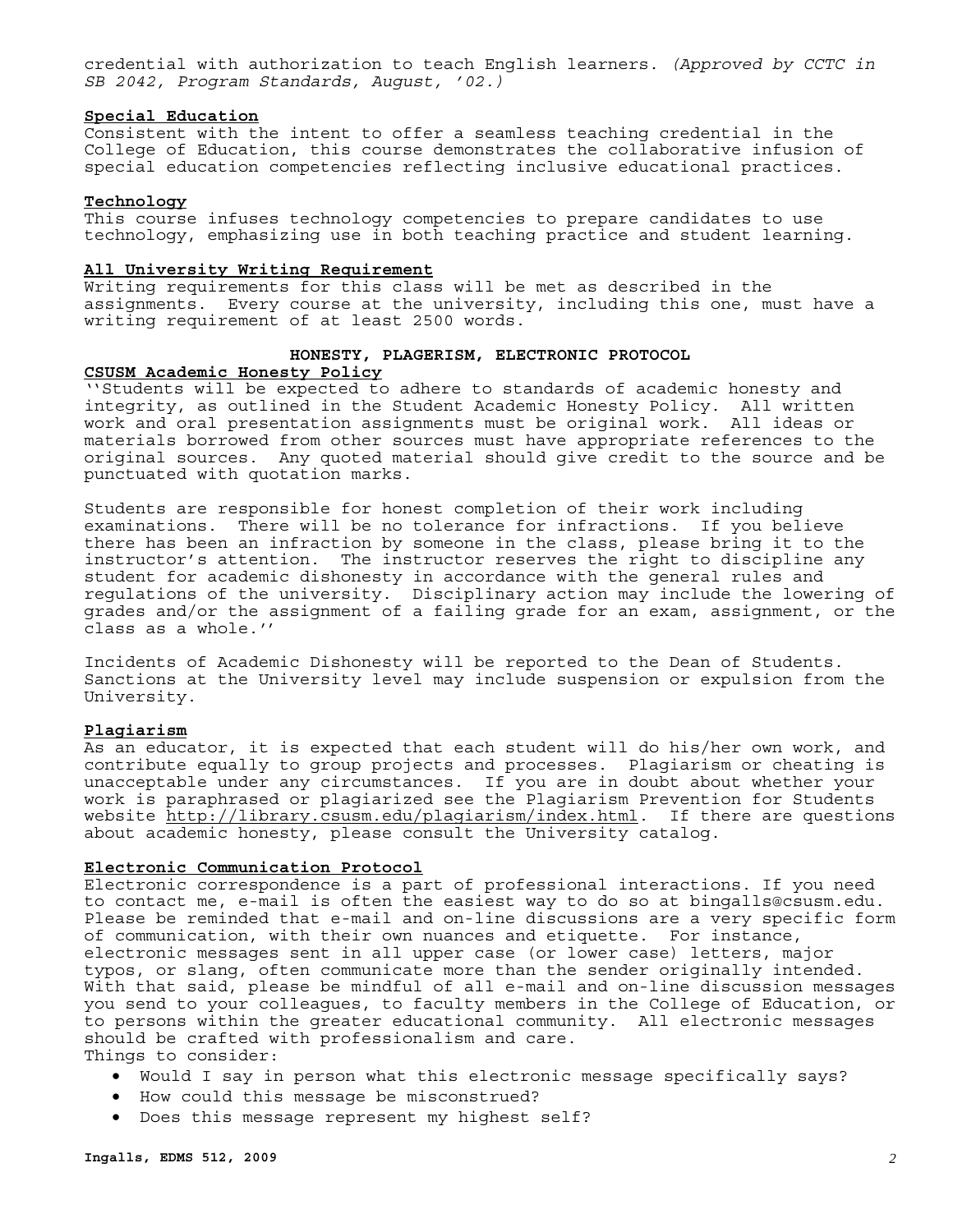Am I sending this electronic message to avoid a face-to-face conversation?

In addition, if there is ever a concern with an electronic message sent to you, please talk with the author in person in order to correct any confusion.

#### **PREREQUISITE:**

Acceptance into the CSUSM College of Education, EDMS 511

#### **COURSE DESCRIPTION**

This course requires participation in public schools and other educationrelated contexts. This course is designed to:

- extend pre-service candidates' understandings of philosophies of teaching and learning;
- • inform pre-service candidates about key concepts and procedures relating to students learning English and students with special needs;
- • encourage further infusion of technology into curricula.

#### **California Teaching Commission Standards Alignment**

The context for, and scope of this course is aligned with standards for the Cross-cultural Language and Academic Development (CLAD) endorsement, as articulated by the California Commission on Teacher Credentialing (CTC), and as approved by the faculty of the College of Education in development of the program approval documents. Further consideration has been given to the alignment of standards for multicultural education as articulated by the National Council for Accreditation of Teacher Education (NCATE), the Interstate New Teacher Assessment and Support Consortium (INTASC), and the National Board for Professional Teaching Standards (NBPTS). Emphasis is placed on learning outcomes (what you know and can demonstrate) rather than on inputs (putting in ''seat time'', meeting minimum criteria for assignments, checking off tasks and activities), and how these outcomes correspond to your potential to enhance student learning as a new teacher.

#### **Course Objectives**

#### **STUDENT LEARNING OUTCOMES**

- Teacher candidates will demonstrate knowledge about general learning theories and experiences within a range of pedagogical practices.
- • Teacher candidates will demonstrate awareness of the multiple perspectives and learning styles existing in diverse educational settings.
- Teacher candidates will discuss and experiment with a variety of techniques and methods of instruction.

#### **Teacher Performance Expectation (TPE) Competencies**

Teacher Performance Expectations are standards for student teachers. This course is designed to help teachers seeking the Multiple Subjects Credential to develop the skills, knowledge, and attitudes necessary to assist schools and districts implement effective programs for all students. The successful candidate will be able to merge theory and practice in order to realize a comprehensive and extensive educational program for all students. The following TPE's are the primary emphasis of this course:

TPE 6d-Engaging and supporting all learners TPE 10-Creating and managing effective instructional time

#### **California Teacher Performance Assessment (CalTPA)**

Beginning July 1, 2008, all California credential candidates must successfully complete a state-approved system of teacher performance assessment (TPA), to be embedded in the credential program of preparation. At CSUSM, this assessment system is called the ''CalTPA'' or TPA.

To assist your successful completion of the TPA, a series of informational seminars are offered over the course of the program. TPA related questions and logistical concerns are to be addressed during seminars. Your attendance to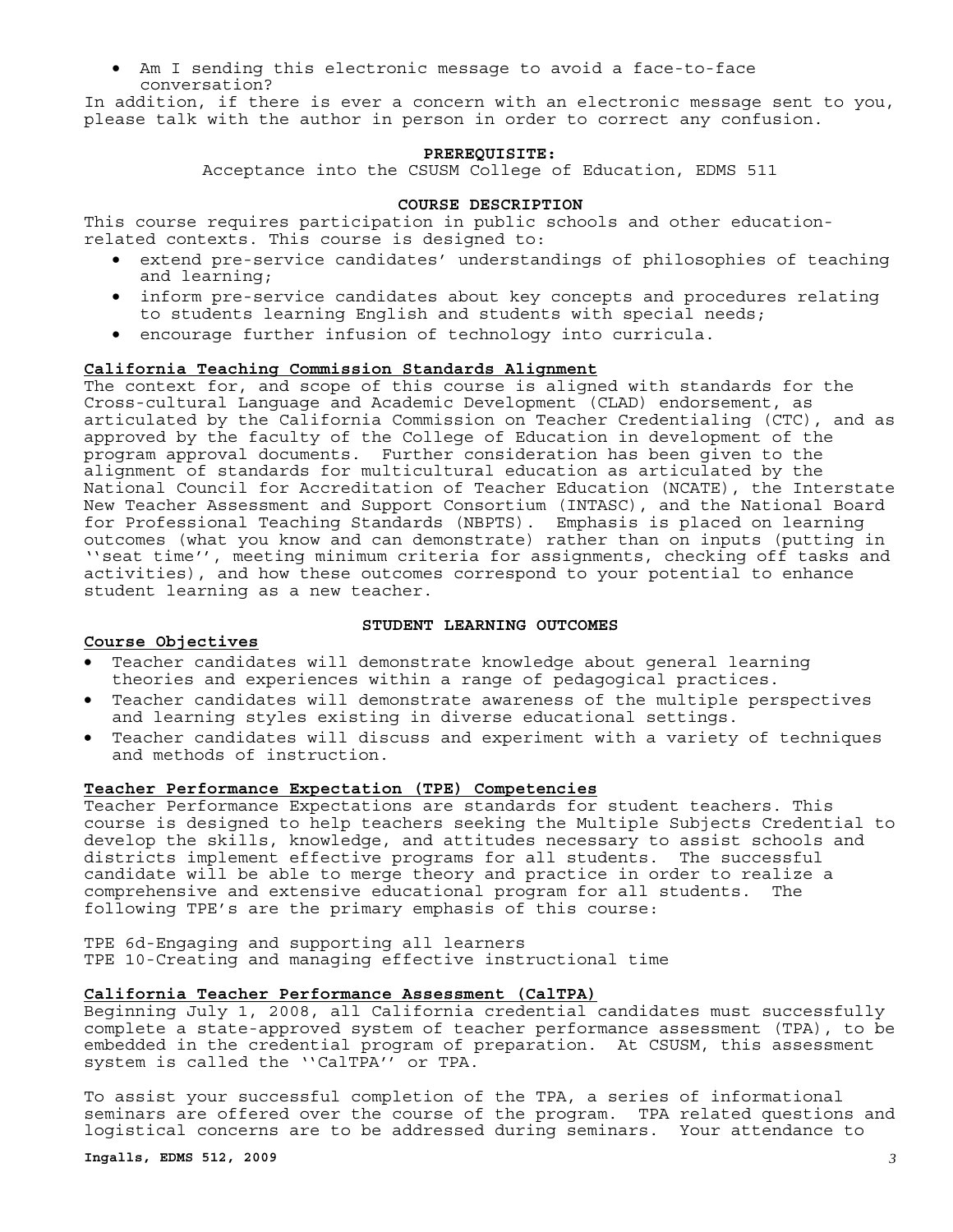TPA seminars will greatly contribute to your success on the assessment.

Additionally, COE classes use common pedagogical language, lesson plans (lesson designs), and units of study in order to support and ensure your success on the TPA, and, more importantly, in your credential program.

The CalTPA Candidate Handbook, TPA seminar schedule, and other TPA support materials can be found on the COE website provided at the website provided: http://www.csusm.edu/coe/CalTPA/ProgramMaterialsTPA.html

#### **REQUIRED TEXTS**

(Bring to class each meeting.)

- • Grant, C. and Gillette, M. (2006). *Learning to Teach Everyone's Children. Equity, Empowerment, and Education that is Multicultural*. Thomson Wadsworth.
- • Marzano, R. (2003). *Classroom Management that Works. Researched-Based Strategies for Every Teacher*. Association for Supervision and Curriculum Development.
- • Quiocho, A. and Ulanoff, S. (2009). *Differentiated Literacy Instruction for English Language Learners.* Allyn and Bacon.
- • Tomlinson, Carol Ann. (1999). *The Differentiated Classroom: Responding to the Needs of all Learners*. Association for Supervision and Curriculum Development.
- • Turnbull, A., Turnbull, R, and Wehmeyer, M. (2007). *Exceptional Lives. Special Education in Today's Schools*. Pearson.
- • Villa R. and Thousand, J. (1995). *Creating an Inclusive School*, *2nd Edition*. Association for Curriculum and Development.

#### **RECOMMENDED TEXTS**

• Reardon, M. and Derner, S. (2004). *Strategies for Great Teaching. Maximize Learning Moments*. Zephyr Press.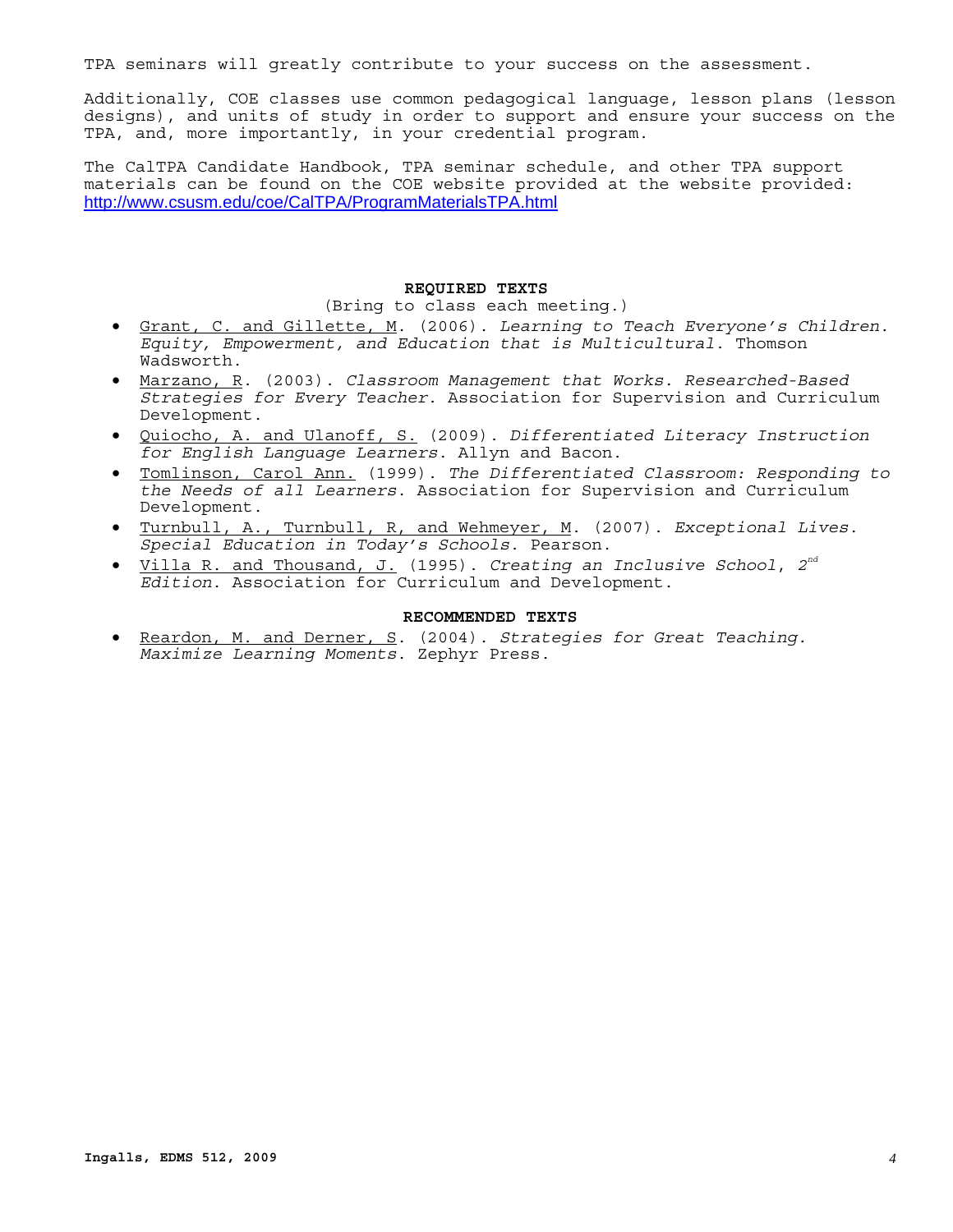## **COURSE ASSIGNMENTS**

<sup>9</sup>**PHILOSOPHY: Activity, Cover letter, Resume (30 points) Learner Objectives**: Teacher candidates are able to define their personal philosophy of teaching. **Assessment**: Completed Philosophy Review and presentation, cover letter, and resume.

#### **Philosophy Review: What truths guide you in the classroom?**

| <b>PHILOSOPHY</b>              | <b>DEFINITION</b> | CHART/GRAPH | <b>EXPLANATION</b> |
|--------------------------------|-------------------|-------------|--------------------|
| 1. Perennialism                |                   |             |                    |
| 2. Essentialism                |                   |             |                    |
| 3.<br>Experimentalism          |                   |             |                    |
| 4. Social<br>Reconstructionism |                   |             |                    |
| 5. Existentialism              |                   |             |                    |
| 6. Postmodernism               |                   |             |                    |

#### **What to do:**

#### *Checklist for Philosophy Review Activity*

- 1. \_\_\_\_\_ Copy the chart into your word-processing program you'll need to resize it.
- 2. \_\_\_\_\_ In the box for each philosophy listed, insert or draw a simple symbol to represent that philosophy.
- Use your book and/or class discussions to fill out the 3. Use your noon and, of these sentences.<br>''DEFINITION'' section in complete sentences.
- 4. For the ''CHART/GRAPH'' section, choose a chart or graph (pie, line, bar, etc.) Graph the approximate percentage of each philosophy that is part of your personal philosophy.
- 5. \_\_\_\_\_ Explain your chart or graph in the ''EXPLANATION'' section. Be thoughtful!
- on a separate paper, put your graph together to show your whole philosophy of education.
- Finally, explain how your philosophy of education benefits kids show your knowledge of *students* and of *philosophies*. Present your explanation to our class. You can (a.) create a giant Venn Diagram, (b.) create a short, one-page play, (c.) create a game, (d.) make a Power Point presentation, or (e.) create a project of your design.
- 8. Keep it simple, make it creative, and show professionalism!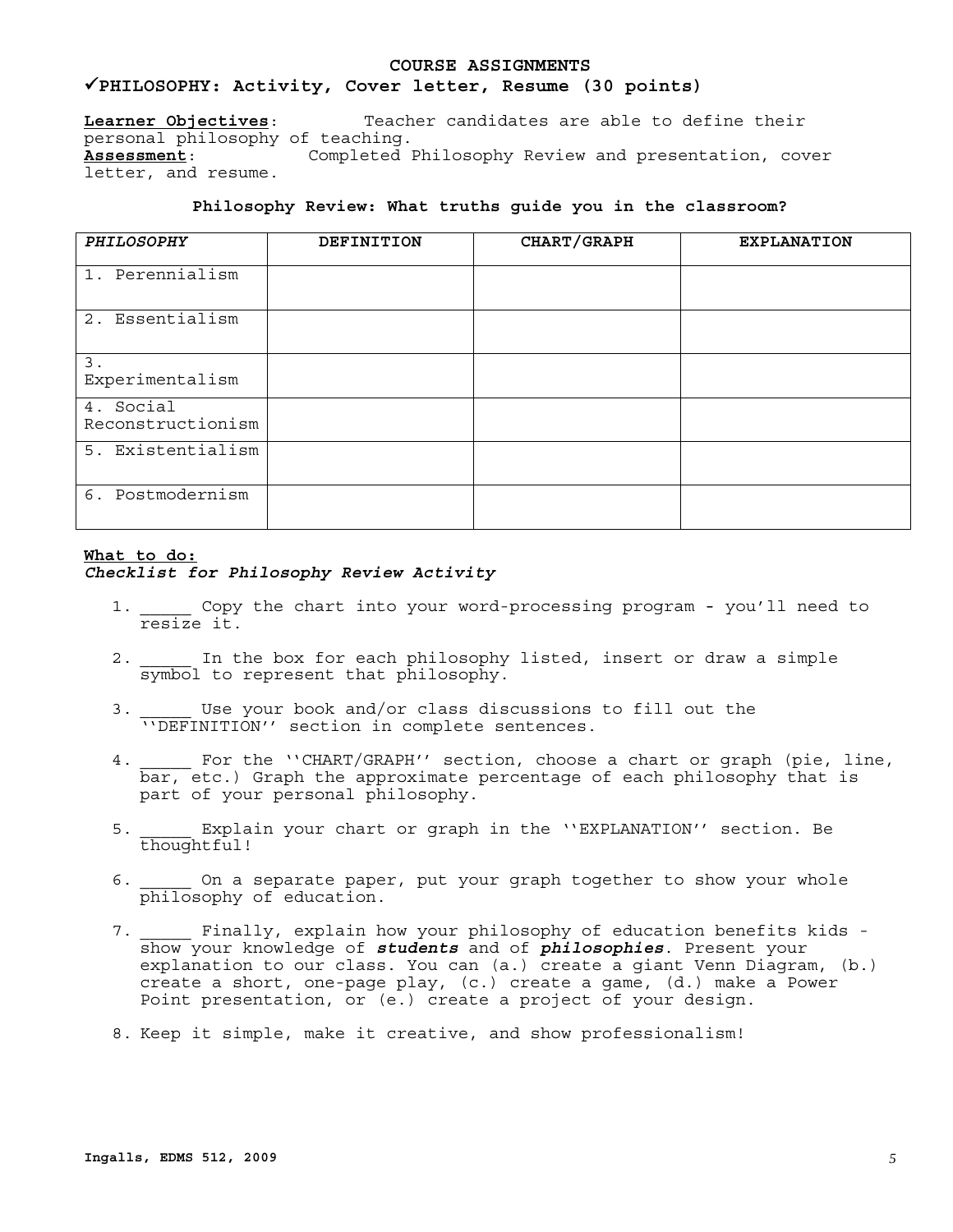#### *Checklist for Cover Letter*

• *Paragraphs One and Four* 

Briefly explain why you want to teach and what you offer the school and its kids!

• *Paragraph Two* 

Identify your belief about curriculum and instruction and provide examples.

Identify your belief about classroom management and provide an example.

• *Paragraph Three* 

Identify the students you are prepared to teach.

Identify what you can do to connect with your students to help your students learn.

• Organization and Preparation

Is your cover letter four paragraphs and no more than one page?

Did you connect to educational theory to your teaching?

Are all words spelled correctly? Is all grammar and punctuation correct?

#### *Checklist for resume*

Use the College of Education website to create a resume you can use for the college or job hunting.

#### 9**EXCEPTIONALITY MATRIX / BLOOM BALL (20 points)**

**Learner**  Student demonstrate knowledge of U.S. special education **Objectives:** disability categories, accompanying learner characteristics, and supports for success in general education

**Assessment:** Students create a Bloom Ball and matrix of exceptionalities.

What to do:

 assigned. (Disability categories in IDEA: Autism, Deaf-blindness, Deafness, A. Fill in the Exceptionality Matrix for the handicapping condition you're Emotional Disturbance, Hearing Impaired, Mental Retardation, Multiple Disabilities, Orthopedic Impairment, Other Health Impaired, Specific Learning Disabilities, Speech and Language Impaired, Traumatic Brain Injury, Visual Impairment including Blindness, ADHD/ADD from Section 504, and Gifted and Talented)

B. Using that information and other resources, create a graphic organizer in the form of a Bloom Ball.

C. Present your handicapping condition to the class. from it, we will fill in our Exceptionality Matrix.

- D. Bloom Ball:
	- 1. *Get a sheet of patterned paper from electronic reserve*. You'll need 13 circles total - trace or copy. One circle will be used as a Title circle and 12 circles will make up the actual graphic organizer.
	- 2. *You may plan a theme for your project to decorate the edges*.
	- 3. *Do not write or draw outside the lines*. They will be folded and used to connect your ball.
	- 4. *Follow the directions below*. Write information in each circle, except the title circle. Make sure your name is on the title circle.
	- 5. *When you are finished writing and coloring*, cut out the circles and assemble your Bloom Ball.
	- 6. *All writing must be in ink or typed*.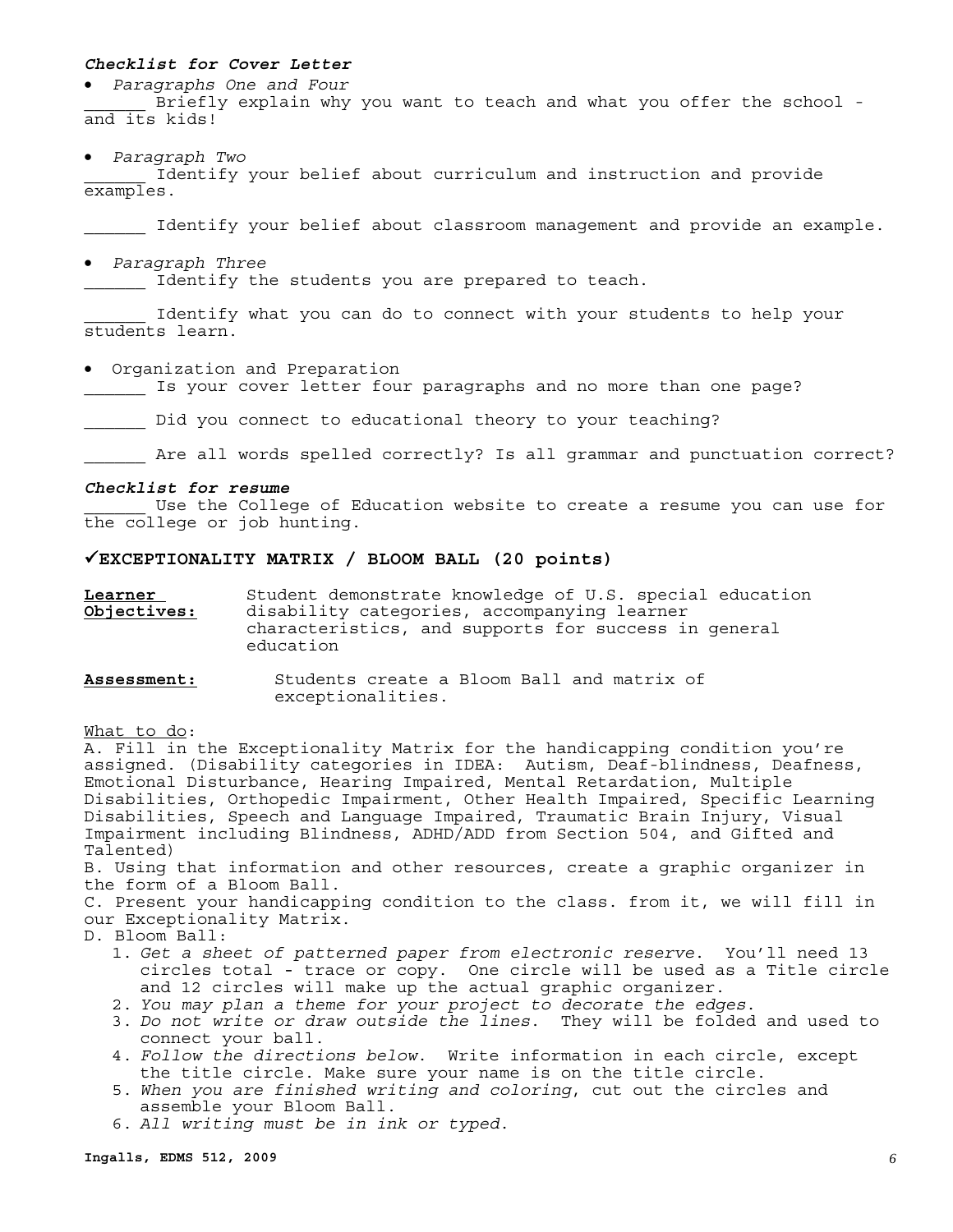- 7. Each of the following pieces of information is on a *separate circle*:
	- a. The name of the handicapping condition
	- b. A brief description of the learning and/or social behaviors associated with the disability
	- c. One assessment appropriate to use to determine the presence or degree of the disability
	- d. One typical adaptation/modification in *curriculum, materials, goals (content)*
	- e. Another typical adaptation/modification in *curriculum, materials, goals (content)*
	- f. One typical adaptation/modification in *classroom environment (process)*
	- g. Another typical adaptation/modification in *classroom environment (process)*
	- h. One typical adaptation/modification in *teaching practices (process)*
	- i. Another typical adaptation/modification in *teaching practices (process)*
	- j. One typical adaptation/modification in *assessments required of the student (product)*
	- k. Another typical adaptation/modification in *assessments required of the student (product)*
	- 1. A symbolic not literal representation of the condition or of what you've learned about the condition

#### *An exemplary Exceptionality Matrix and Bloom Ball is professionally presented and*:

- is appropriate, organized, and has easily identified information;
- has aesthetic appeal;
- the name and description of the disability have all elements addressed with correct information;
- assessments of the disability have all elements addressed with correct information;
- adaptations and modifications for the disability have all elements addressed with correct information.

#### 9**MONTH-LONG UNIT OF STUDY (35 points)**

 TECHNOLOGY **Learner**  Students demonstrate understanding of unit design by **Objectives:** planning a month-long, cross-curricular unit for an elementary classroom. In groups, students design a unit of study incorporating: a. THEME FOR THE UNIT, b. ONE LESSON PLAN FOR TWO DISCIPLINES, c. A CALENDAR, d. BACKWARD DESIGN, UNIVERSAL DESIGN, e.

#### TASK OVERVIEW **DONE** 1. Bring • school calendar from a school at which you'd like to work or are working, • a calendar grid or published planning book, • any lesson designs you have created using COE boxed lesson design, • and a computer. 2. Work in groups of two or three. Share but have a unique unit of study useful to you. Include a copy of the calendar in your unit. 3. Use the calendar to block out times in your plan book for holidays, assemblies, special programs, in-service days, etc. 4. With your group, review lesson designs you've already created. Determine a theme around which these can be organized. If there isn't a theme for all, use the lesson designs that ''fit'' a theme of your choice. 5. Include a graphic organizer - a web - showing how the theme connects three content areas. In one page, describe how you decided on the theme, how it connects the three disciplines, and how it connects to all content areas.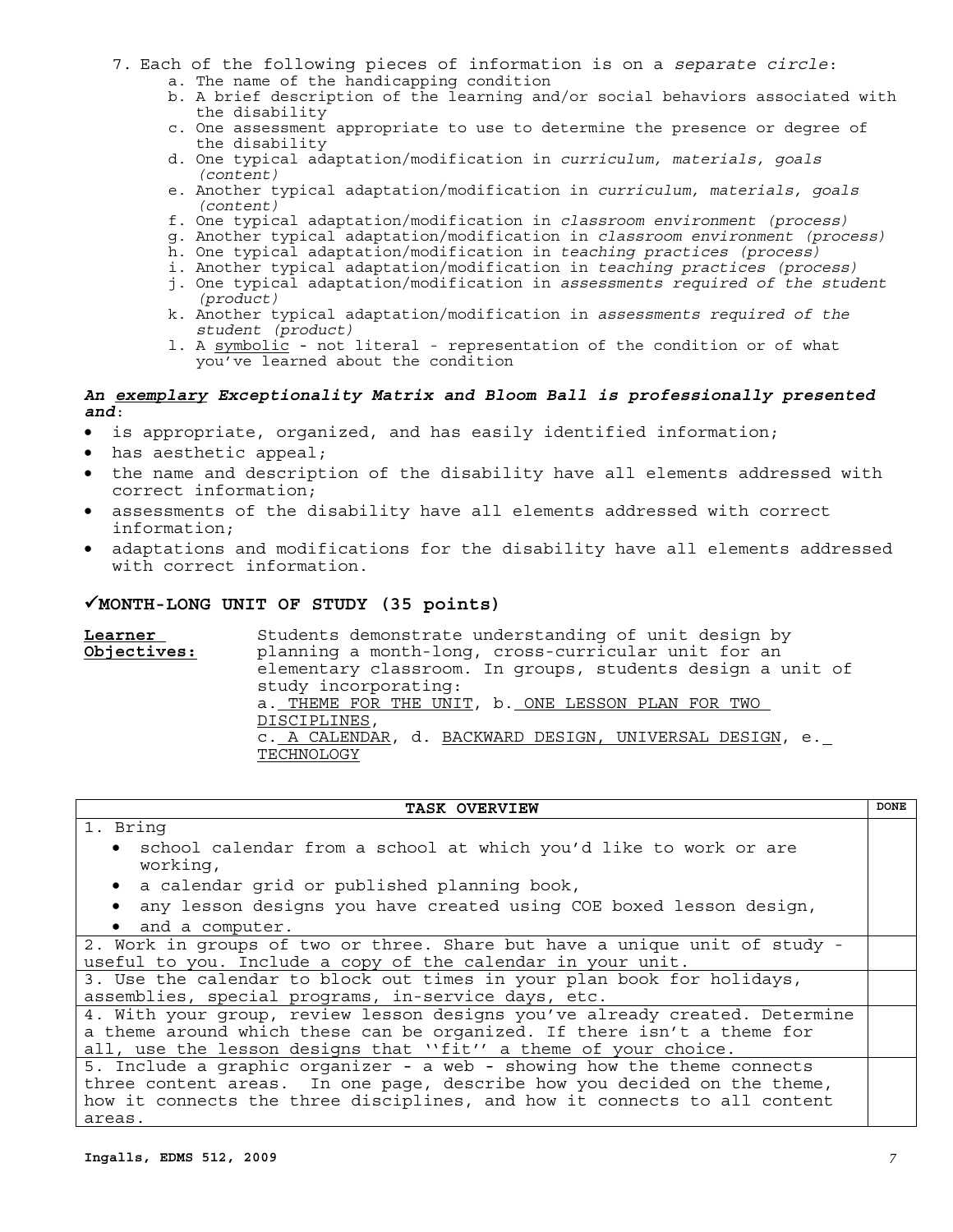6. Decide which standards your unit addresses for the month; include the standards for all content areas (math, social studies, science, etc.) Write them clearly; include these in your unit of study.

7. Teachers plan for all content areas; they make accommodations for many students. For this exercise, you are required to provide two complete lessons for two content areas, literacy and one other. Make certain each of the two lessons has accommodations for an Intermediate English Language Learner and a student with special needs. 8. Organize curricula into blocks of time in your calendar grid or lesson

plan book. Time spent on each content area depends upon your district and/or school standards. For example, if your district mandates two hours of language arts instruction per day, plan accordingly. Provide evidence of these criteria in your finished calendar grid.

9. Use Universal Design and Backward Design principles. Include brief descriptions of assignments in all of the content areas.

#### *An exemplary unit of study is professionally presented and*:

- has all appropriate attachments,
- is organized around an appropriate theme,
- includes field trips and content assignments in a way that makes sense,
- has an organized and easy-to-read calendar with all subject areas,
- includes three lesson designs using the COE boxed lesson design format and
- is professionally presented.

#### 9**PROFESSIONAL DISPOSITIONS (15 points)**

Grading in 512 includes a component of ''professional disposition.'' Students in the College of Education are to conduct themselves in ways expected of those entering the profession. Disposition includes:

- General classroom attendance, promptness, and participation
- Attention to classroom discussion protocols, being respectful
- Social and cooperative skills, ''doing your part.''
- Attention to assignments (deadlines, quality, multi-tasking)
- General classroom demeanor
- Flexibility
- Openness to and enthusiasm for learning

You will be asked to provide a self-reflection on professional disposition using the criteria above. Your instructor will use you self-evaluation as part of your grade. Reflections on TPEs affect this grade.

#### **College of Education Attendance Policy**

Due to the dynamic and interactive nature of courses in the College of Education, *students are expected to attend all classes and participate actively*. *At a minimum, students must attend more than 80% of class time, or s/he may not earn a passing grade for the course at the discretion of the instructor*. Individual instructors may adopt more stringent attendance requirements. *(Adopted by the COE Governance Community, December, 1997.)* Students missing more than two class sessions will not earn a passing grade. Three tardies or early exits are equivalent to an absence. Illness and emergencies are considered on a case-by-case basis. However, notifying the instructor does not excuse students from assignments nor the attendance policy.

#### **Grading Policy**

Come prepared to class; readings and homework assignments are listed on the dates they are to be completed. *When an assignment is due, bring a hardcopy to class*. You may be instructed to turn assignments into WebCT as well.

Submit work on time. One grade level is deducted for each class meeting late (e.g., an ''A'' assignment that is submitted one class session late is marked a ''B''). Group work will have a component of either self or team evaluation.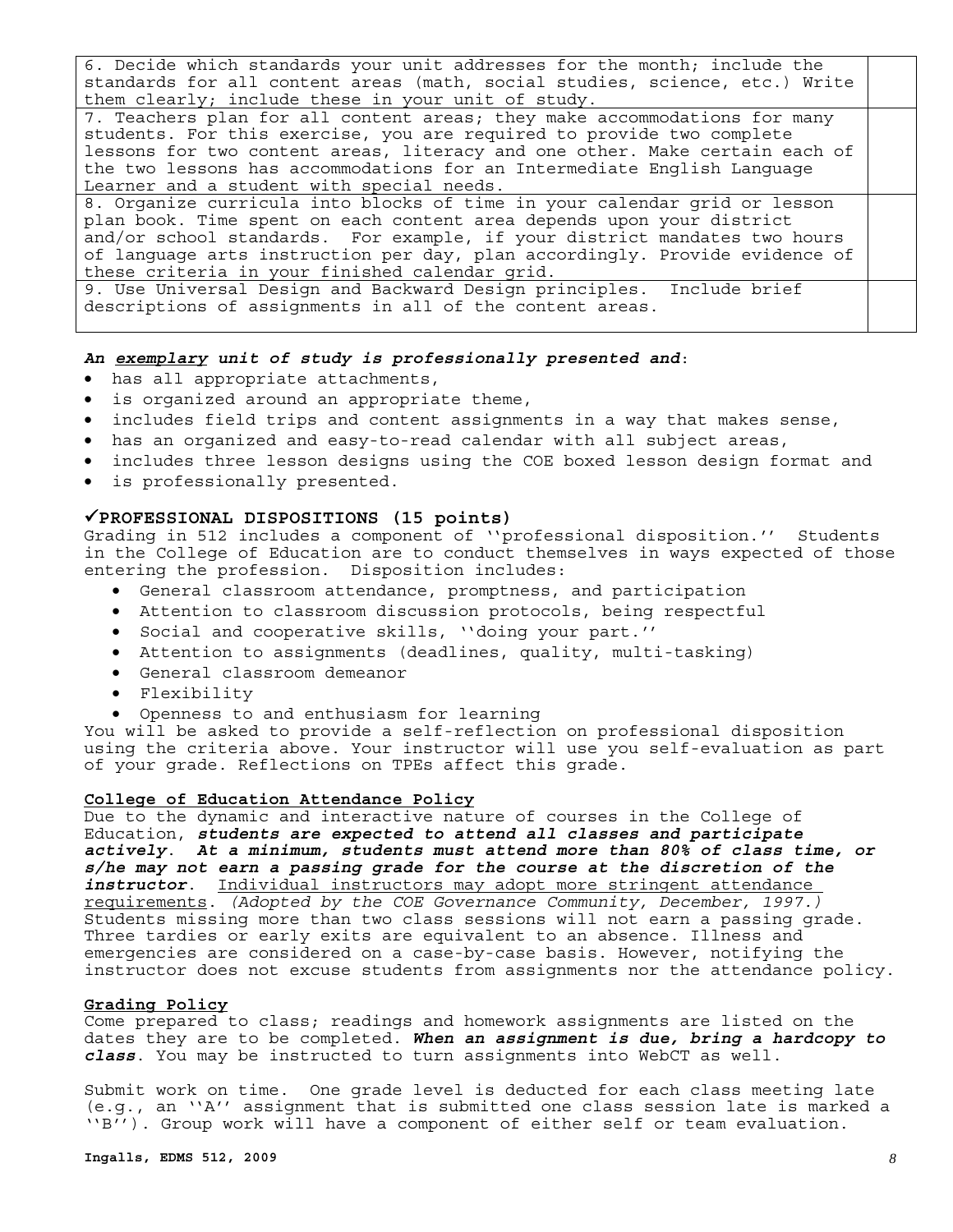Proofread and edit word-processed assignments prior to submission. Hand-written work is not accepted. Assignments are written in Times, size12 font, and are double-spaced. Ensure the text is error-free (grammar, spelling), and ideas are logically and concisely presented. All citations, where appropriate, use American Psychological Association (APA) format. Consult American Psychological Association (APA) Manual, 5th edition for citation guidance.

In order to earn a teaching credential from the state of California, you must maintain a B average (3.0 GPA) and cannot receive below a C+ in any course in your teacher education program.

| Number<br>Required | Assignment                                                | Due<br>Date(s) | Points<br>Possible |
|--------------------|-----------------------------------------------------------|----------------|--------------------|
|                    | Philosophy Activity, Cover Letter,<br>Resume (individual) | 2/19/09        | 30                 |
|                    | Exceptionality Matrix, Bloom Ball<br>(individual/group)   | 3/5/09         | 20                 |
| $\mathbf{1}$       | Month-Long Unit of Study<br>(individual/group)            | 4/30/09        | 35                 |
| Not<br>applicable  | Professional Dispositions/TPE 6d<br>(individual)          | On-going       | 15                 |

#### **COURSE REQUIREMENTS FOR 512**

#### Grading Scale (Points)

|      |           | А | $93 - 100$ | А-    | $90 - 92$ |
|------|-----------|---|------------|-------|-----------|
| $B+$ | $87 - 89$ | в | $83 - 86$  | $B -$ | $80 - 82$ |
| $C+$ | $77 - 79$ | c | $73 - 76$  | $C -$ | $70 - 72$ |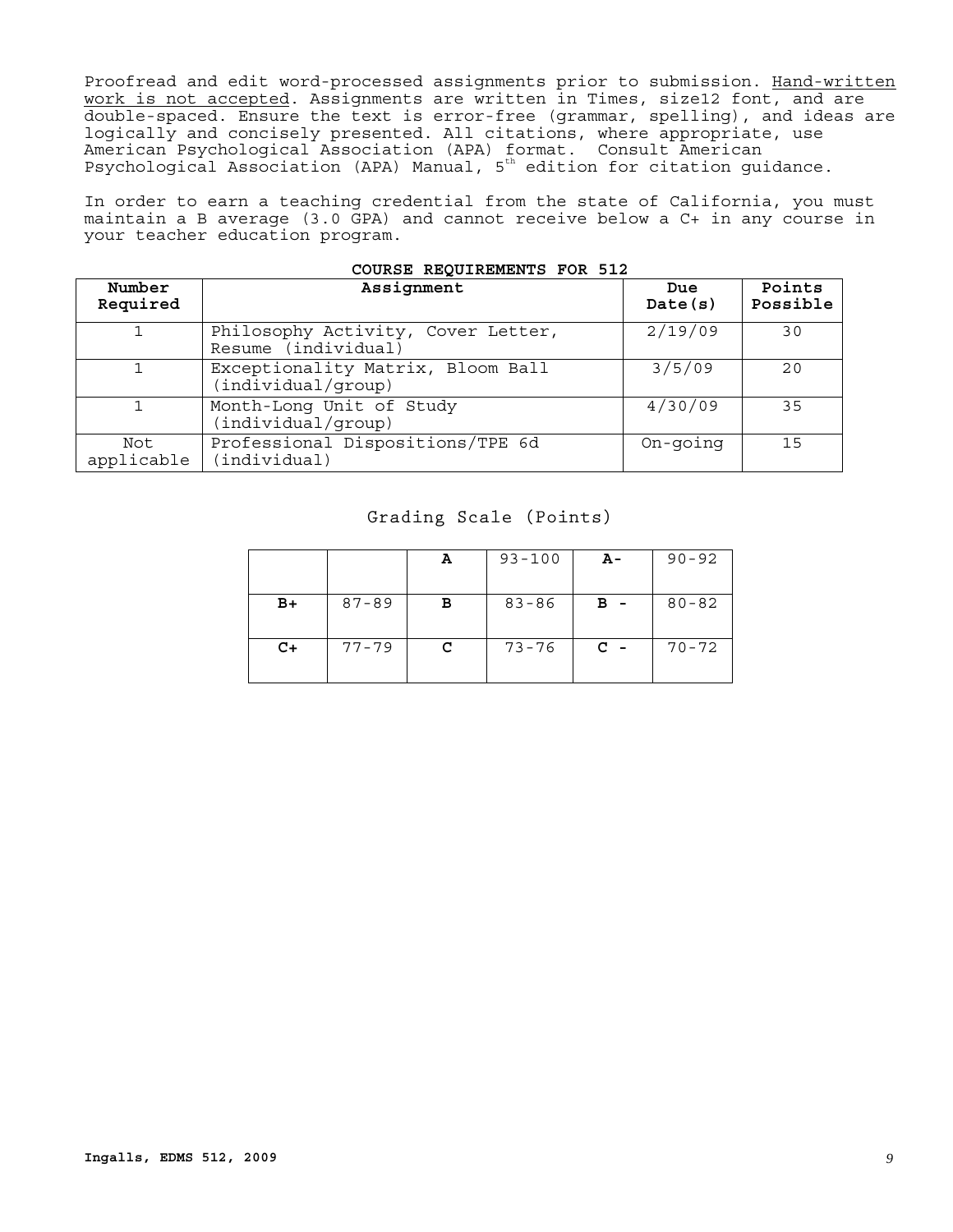COURSE SCHEDULE: EDMS 512, Spring 2009 Bring your books to class each session; bring a hardcopy of all assignments due. The instructor reserves the right to modify the schedule.

| Date                     | Topic                                            | Assignment DUE                            |
|--------------------------|--------------------------------------------------|-------------------------------------------|
| Session 1                | Course overview                                  | BRING YOUR SYLLABUS!                      |
| January 22               | Building Community                               |                                           |
|                          |                                                  |                                           |
| Session 2                | Overview of philosophy                           | Grant, Gillette: Chapter                  |
| January 29               | assignments                                      | 8                                         |
|                          |                                                  | Bring philosophy                          |
|                          |                                                  | statements from EDUC 350                  |
| Session 3                | Philosophy Activity, Cover                       | Grant, Gillette: Chapter                  |
| February 5               | Letter, Resume Workshop                          | $8(319-334)$                              |
|                          |                                                  | Turnbull, Turnbull:                       |
|                          |                                                  | Chapters 1, 5<br>Villa, Thousand:         |
|                          |                                                  | Chapters 1-4                              |
| Session 4                | Philosophy Activity, Cover                       | Turnbull, Turnbull:                       |
| February 12              | Letter, Resume                                   | Chapters 6 - 9                            |
|                          | Workshop                                         | Villa, Thousand:                          |
|                          | Overview of Exceptionality                       | Chapters 5, 6                             |
|                          | Matrix                                           |                                           |
| Session 5<br>February 19 | Philosophy Activity, Cover<br>Letter, Resume DUE | Turnbull, Turnbull:<br>Chapters 10 - 13   |
|                          | Exceptionality Matrix Workshop                   | Villa, Thousand:                          |
|                          |                                                  | Chapters 1-4                              |
| Session 6                | Exceptionality Matrix and Bloom                  | Turnbull, Turnbull:                       |
| February 26              | Ball                                             | Chapters 14 -16                           |
|                          | Workshop                                         | Villa, Thousand:                          |
| Session 7                | Exceptionality Matrix and Bloom                  | Chapters 7, 8<br>Grant, Gillette: Chapter |
| March 5                  | Ball DUE                                         | 4, 5                                      |
|                          | Overview of Unit of Study                        |                                           |
| Session 8                | Unit of Study Workshop                           | Refer to: Grant,                          |
| March 12                 |                                                  | Gillette; Tomlinson;                      |
|                          |                                                  | Marzano; Turnbull,                        |
| Session 9                | Unit of Study Workshop                           | Turnbull<br>Refer to: Grant,              |
| March 19                 |                                                  | Gillette; Tomlinson;                      |
|                          |                                                  | Marzano; Turnbull,                        |
|                          |                                                  | Turnbull                                  |
| Session 10               | Unit of Study Workshop                           | Refer to: Grant,                          |
| March 26                 |                                                  | Gillette; Tomlinson;                      |
|                          |                                                  | Marzano; Turnbull,<br>Turnbull            |
| Session 11               | Spring Break                                     | Refer to: Grant,                          |
| April 2                  |                                                  | Gillette; Tomlinson;                      |
|                          |                                                  | Marzano; Turnbull,                        |
|                          |                                                  | Turnbull                                  |
| Session 12               | Unit of Study Workshop                           | Refer to: Grant,                          |
| April 9                  | Work independently with your                     | Gillette; Tomlinson;                      |
|                          | group                                            | Marzano; Turnbull,<br>Turnbull            |
| Session 13               | Unit of Study Workshop                           | Refer to: Grant,                          |
| April 16                 | Online session                                   | Gillette; Tomlinson;                      |
|                          |                                                  | Marzano; Turnbull,                        |
|                          |                                                  | Turnbull                                  |
| Session 14<br>April 23   | Unit of Study Workshop                           | Refer to: Grant,<br>Gillette; Tomlinson;  |
|                          |                                                  | Marzano; Turnbull,                        |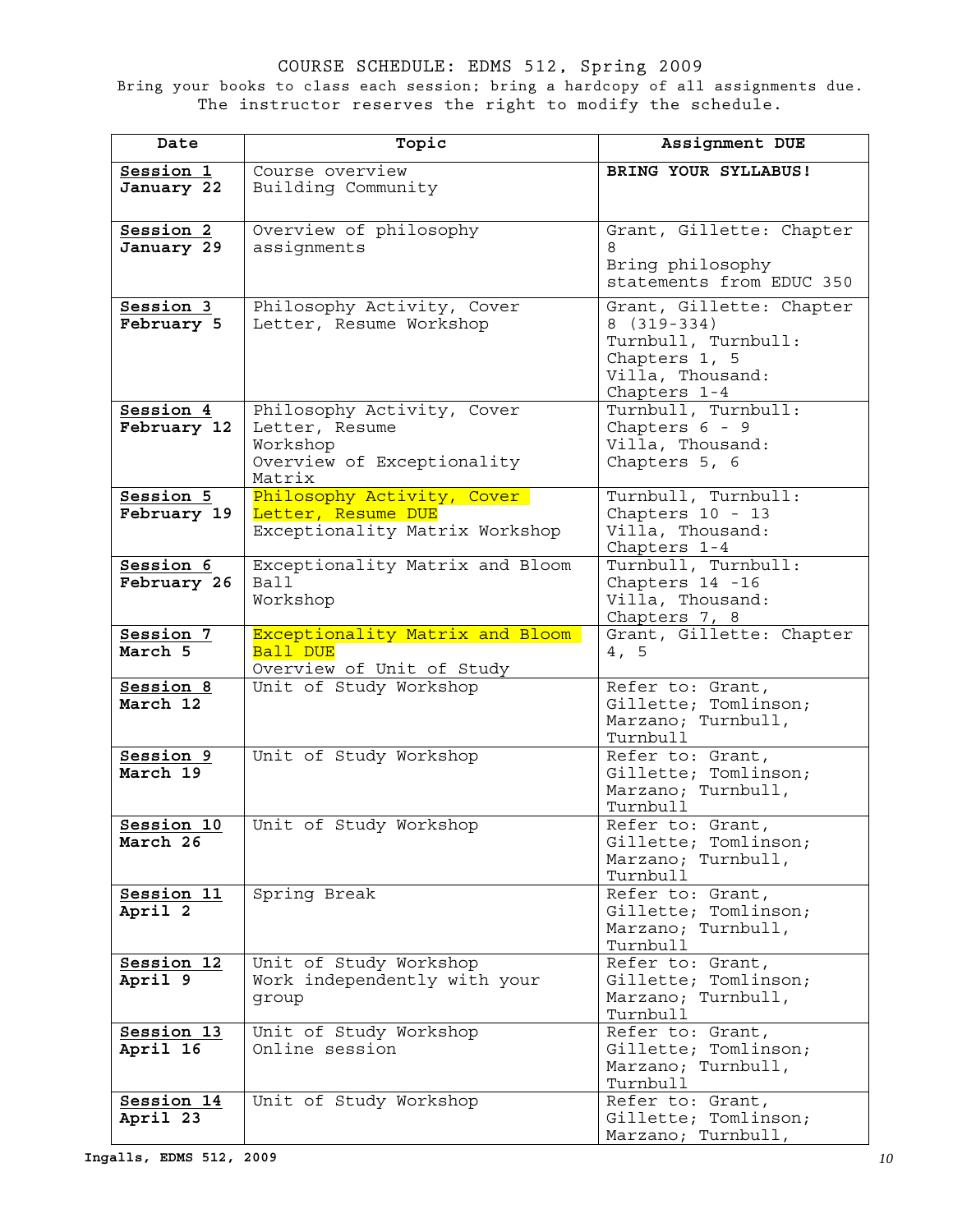|                        |                                    | Turnbull    |
|------------------------|------------------------------------|-------------|
| Session 15<br>April 30 | Unit of Study DUE<br>Presentations | NO READINGS |
| Session 16<br>May 7    | Mock Interviews                    | NO READINGS |

#### **LESSON DESIGN TEMPLATE: Teacher Performance Assessments (TPAS) Developmentally Appropriate Pedagogy**

| <b>Contextual Information: Elements of the Learning Experience</b> |                                                                                                                                                                                                            |
|--------------------------------------------------------------------|------------------------------------------------------------------------------------------------------------------------------------------------------------------------------------------------------------|
| Grade:                                                             |                                                                                                                                                                                                            |
| Content Area:                                                      | Example: Language Arts, Math, Social Studies, or Science.                                                                                                                                                  |
| Subject Matter:                                                    | Example: Language Arts - reading, writing, etc.; Math - number sense,<br>algebraic functions, etc.; Social Studies - Continental Congress, the Roman<br>Empire, etc.; Science - life, physical etc.        |
| Time Period for the Learning Experience:                           | Example: This experience will encompass two 30-minute sessions.                                                                                                                                            |
| Learning Goals/Learning Objectives for the<br>learning experience: | Learning Goals are the State adopted content standards. Copy the content<br>standards directly from the state frameworks.                                                                                  |
|                                                                    | Learning Objectives are specific to this lesson. Explain what students will be<br>able to do, e.g., "Students will be able to identify the subject and predicate in<br>three sentences given"              |
| Contextual Information: Class description                          |                                                                                                                                                                                                            |
| Type of class:                                                     | Examples:                                                                                                                                                                                                  |
|                                                                    | Self-contained or subject-specific                                                                                                                                                                         |
|                                                                    | Time of year                                                                                                                                                                                               |
|                                                                    | General background of students' learning in relationship to new<br>learning                                                                                                                                |
|                                                                    | Specific challenges and prior learning relating to this lesson                                                                                                                                             |
| English Learner(s):                                                | Use the CELDT results and the ELD standards to determine the needs of each<br>of these students. Identify students ELD levels: Beginning, Early Intermediate,<br>Intermediate, Early Advanced or Advanced. |
| Special Education:                                                 | Identify one student with learning disabilities and one with another disability as<br>defined by Special Education.                                                                                        |
| GATE:                                                              | Identify the Gifted and Talented students' strengths and needs.                                                                                                                                            |
| General Population:                                                | Describe the remaining general population students' strengths and needs.                                                                                                                                   |
| Developmental needs of students at this age:                       | Describe the developmental age-appropriate skills and needs of the<br>$\bullet$<br>students. Give examples based on different learning needs for K-3,<br>4-6, and middle level students.                   |
|                                                                    | Suggest engaging activities (hands on, etc.) appropriate to the<br>students' developmental needs.                                                                                                          |
| Assessment Plan:                                                   | Explain how the learning goals and objectives will be assessed.                                                                                                                                            |
|                                                                    | Identify the type(s) of assessment. Is it prior knowledge (pre-<br>assessment), formative (progress-monitoring), and/or a final<br>product (summative).                                                    |
|                                                                    | Identify how you will use feedback strategies to check for<br>$\bullet$<br>understanding. Students will be informed of specific successes,                                                                 |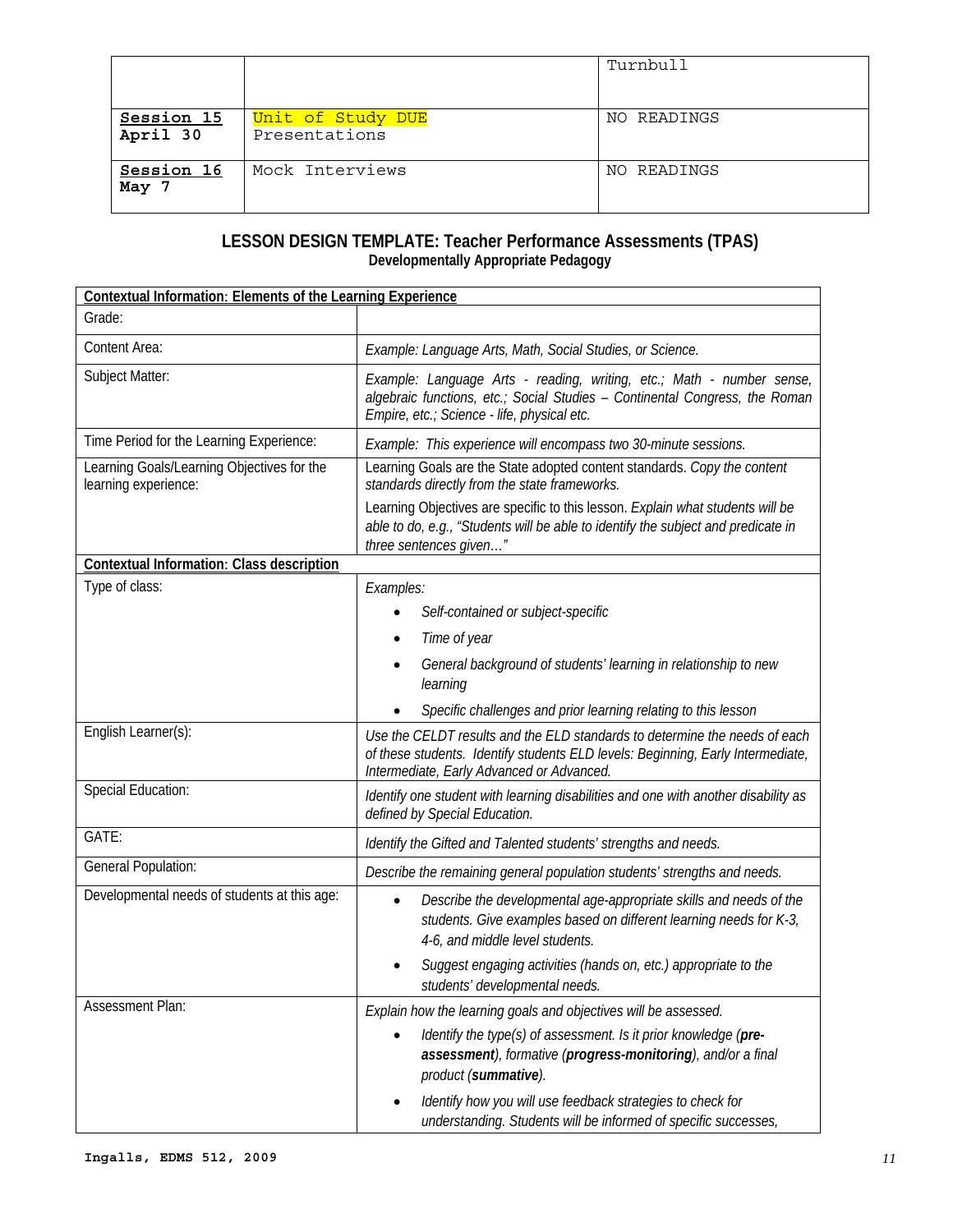| not measure - what it is designed to? Describe alternative<br>assessment(s) based on potential gaps in students' learning. If the | challenges, and future activities to aide comprehension in what<br>ways?                                                            |
|-----------------------------------------------------------------------------------------------------------------------------------|-------------------------------------------------------------------------------------------------------------------------------------|
| the goals and objectives, what other assessment might you use?                                                                    | Reflect on the assessment. How might the assessment measure - or<br>assessment doesn't accurately show students progress in meeting |

| <b>Materials</b> | Review teacher's manuals, pacing guides, and appropriate supplemental<br>materials to determine materials you will need. "Materials" includes supplies |  |
|------------------|--------------------------------------------------------------------------------------------------------------------------------------------------------|--|
|                  | students need and what the teacher needs to present the lesson.                                                                                        |  |

## **Instructional Strategies**

- 1. Address the subject matter learning goals and developmental needs of the students described. (Be sure to reference pages 3-6.)
	- *a. Instructional strategies are what the teacher does during the lesson.*
	- *b. Student activities are what the students do during the lesson and independent practice.*

| <b>INSTRUCTIONAL STRATEGIES</b>                                                                                                                                                                                                         | <b>STUDENT ACTIVITIES</b>                                                                                                                                                                                          |  |
|-----------------------------------------------------------------------------------------------------------------------------------------------------------------------------------------------------------------------------------------|--------------------------------------------------------------------------------------------------------------------------------------------------------------------------------------------------------------------|--|
| Write one instructional strategy in each box. Explain the<br>instructional strategy and approximate the amount of time it will<br>take to complete. Each additional instructional strategy has its own<br>box.                          | Write one student activity to match the instructional strategy. Explain<br>the student activity, and approximate the amount of time it will take<br>to complete. Each additional student activity has its own box. |  |
| ANTICIPATORY SET ("mind-capture"):                                                                                                                                                                                                      | <b>ANTICIPATORY SET:</b>                                                                                                                                                                                           |  |
| How will you focus/motivate students?                                                                                                                                                                                                   |                                                                                                                                                                                                                    |  |
| TEACH TO THE OBJECTIVE ("I do").<br>How will you teach to the objective?<br>How will you actively involve all students?<br>For a skill or task, describe and model the skill/task; for a<br>concept, provide examples and non-examples. | TEACH TO THE OBJECTIVE:                                                                                                                                                                                            |  |
| GUIDED PRACTICE ("We do"):                                                                                                                                                                                                              | <b>GUIDED PRACTICE:</b>                                                                                                                                                                                            |  |
| How will you structure opportunities for the students to<br>practice in class, e.g., alone, with a partner, in<br>cooperative groups?                                                                                                   |                                                                                                                                                                                                                    |  |
| How will you monitor practice? How will you check for<br>understanding throughout the lesson?                                                                                                                                           |                                                                                                                                                                                                                    |  |
| INDEPENDENT PRACTICE ("You do"):                                                                                                                                                                                                        |                                                                                                                                                                                                                    |  |
| How will you structure opportunities for students to<br>practice after the lesson?                                                                                                                                                      | INDEPENDENT PRACTICE:                                                                                                                                                                                              |  |
| How will you ensure independent practice is at the<br>appropriate level of difficulty for the various students?                                                                                                                         |                                                                                                                                                                                                                    |  |
| (Use the tab key to make more rows as needed)                                                                                                                                                                                           |                                                                                                                                                                                                                    |  |

#### **Instructional Strategies**

2. Explain why the instructional strategies, student activities and resources you chose are appropriate for this lesson.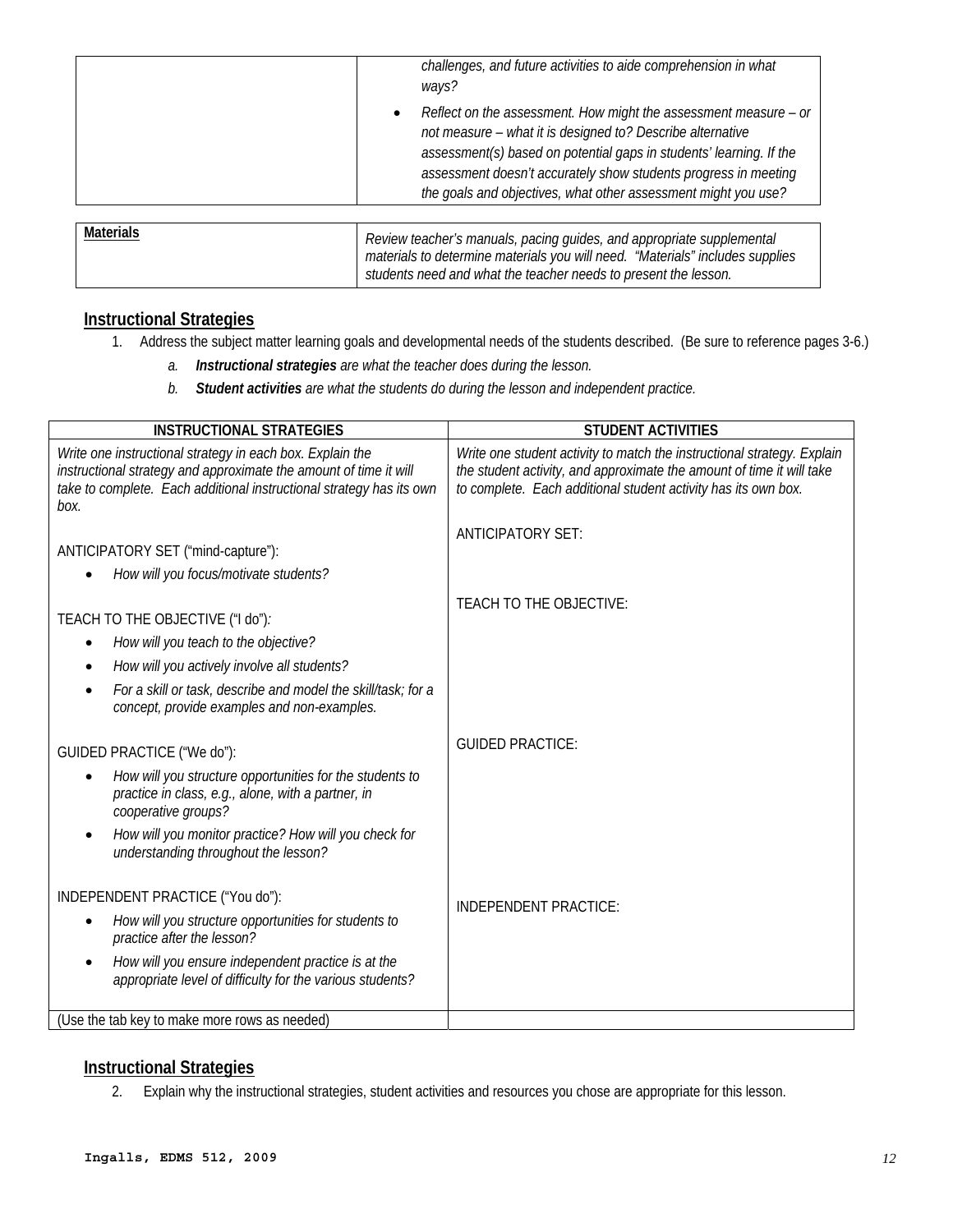| Based on content and student development, why<br>are the instructional strategies and student<br>activities appropriate for this class? |  |
|-----------------------------------------------------------------------------------------------------------------------------------------|--|
| How do they address the development need of<br>these students?                                                                          |  |
| How do they help the students progress toward<br>achieving state-adopted academic content<br>standards for students?                    |  |
| How do they make connections between lesson<br>content and the outside world?                                                           |  |

# Differentiated Instruction Based on the Learning Goals and Instructional Strategies<br>English Learner

| <b>TASKS</b>                                                                                                                                                         | <b>Beginning EL</b> | Intermediate EL | <b>Advanced EL</b> |
|----------------------------------------------------------------------------------------------------------------------------------------------------------------------|---------------------|-----------------|--------------------|
| Identify two specific learning needs<br>based on the student description.                                                                                            |                     |                 |                    |
| Identify one instructional strategy or<br>student activity that could be<br>challenging for the student.                                                             |                     |                 |                    |
| Based on the learning needs of the<br>student, explain why the strategy or<br>activity you chose could be<br>challenging.                                            |                     |                 |                    |
| Describe how you would adapt the<br>strategy or activity to meet the<br>learning needs of the student.<br>Consider subject matter pedagogy<br>in your description.   |                     |                 |                    |
| Explain how your adaptation would<br>help the student progress towards<br>the goals of your lesson.                                                                  |                     |                 |                    |
| Explain how your adaptation would<br>help the student progress toward<br>English language development.                                                               |                     |                 |                    |
| What progress-monitoring<br>assessment would you use to find<br>evidence of the student's progress<br>towards a learning goal?                                       |                     |                 |                    |
| Give rationale for your choice of<br>assessment. Use your knowledge<br>of academic content in this lesson<br>and this student's learning needs in<br>your rationale. |                     |                 |                    |

### **Special Education**

| TASKS                                                                                                                                              | LEARNING DISABILITY | <b>SECOND SELECTED DISABILITY</b> |
|----------------------------------------------------------------------------------------------------------------------------------------------------|---------------------|-----------------------------------|
| Based on the description of this student, identify<br>one instructional strategy or student activity from<br>the lesson that could be a challenge. |                     |                                   |
| Based on your description, explain why this<br>strategy or activity could be challenging for the<br>student.                                       |                     |                                   |